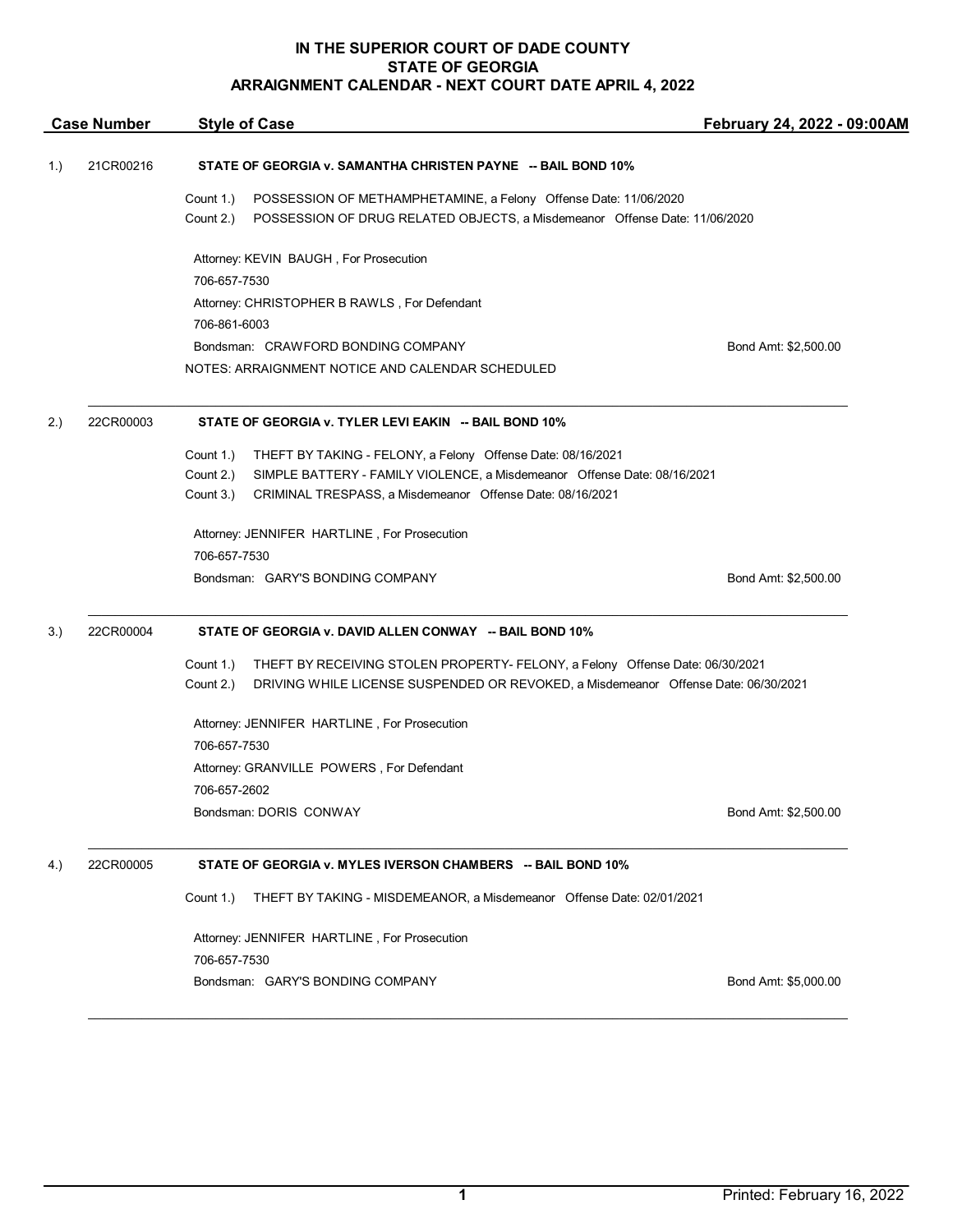| POSSESSION OF SAWED-OFF SHOTGUN, MACHINE GUN, ETC, a Felony Offense Date: 12/28/2020<br>POSS OF FIREARM/KNIFE DURING CRIME/ATTEMPT CRIME, a Felony Offense Date: 12/28/2021<br>Bond Amt: \$2,500.00<br>BATTERY-FAMILY VIOLENCE (1ST OFFENSE), a Misdemeanor Offense Date: 03/29/2021 |
|--------------------------------------------------------------------------------------------------------------------------------------------------------------------------------------------------------------------------------------------------------------------------------------|
|                                                                                                                                                                                                                                                                                      |
|                                                                                                                                                                                                                                                                                      |
|                                                                                                                                                                                                                                                                                      |
|                                                                                                                                                                                                                                                                                      |
|                                                                                                                                                                                                                                                                                      |
|                                                                                                                                                                                                                                                                                      |
|                                                                                                                                                                                                                                                                                      |
|                                                                                                                                                                                                                                                                                      |
|                                                                                                                                                                                                                                                                                      |
|                                                                                                                                                                                                                                                                                      |
|                                                                                                                                                                                                                                                                                      |
| Bond Amt: \$2,500.00                                                                                                                                                                                                                                                                 |
|                                                                                                                                                                                                                                                                                      |
| FLEEING/ATTEMPTING ELUDE AN OFFICER FOR FELONY, a Felony Offense Date: 11/10/2021                                                                                                                                                                                                    |
| FLEEING/ATTEMPTING ELUDE AN OFFICER FOR FELONY, a Felony Offense Date: 11/10/2021                                                                                                                                                                                                    |
| DRIVING WITHOUT A VALID LICENSE, a Misdemeanor Offense Date: 11/10/2021                                                                                                                                                                                                              |
|                                                                                                                                                                                                                                                                                      |
|                                                                                                                                                                                                                                                                                      |
| CHAPTER NOT APPLICABLE TO MOTORCYCLES;, a Misdemeanor Offense Date: 11/10/2021                                                                                                                                                                                                       |
|                                                                                                                                                                                                                                                                                      |
|                                                                                                                                                                                                                                                                                      |
| Bond Amt: \$5,000.00                                                                                                                                                                                                                                                                 |
|                                                                                                                                                                                                                                                                                      |
| POSS OF FIREARM/KNIFE DURING CRIME/ATTEMPT CRIME, a Felony Offense Date: 01/03/2021                                                                                                                                                                                                  |
|                                                                                                                                                                                                                                                                                      |
| Bond Amt: \$10,000.00                                                                                                                                                                                                                                                                |
|                                                                                                                                                                                                                                                                                      |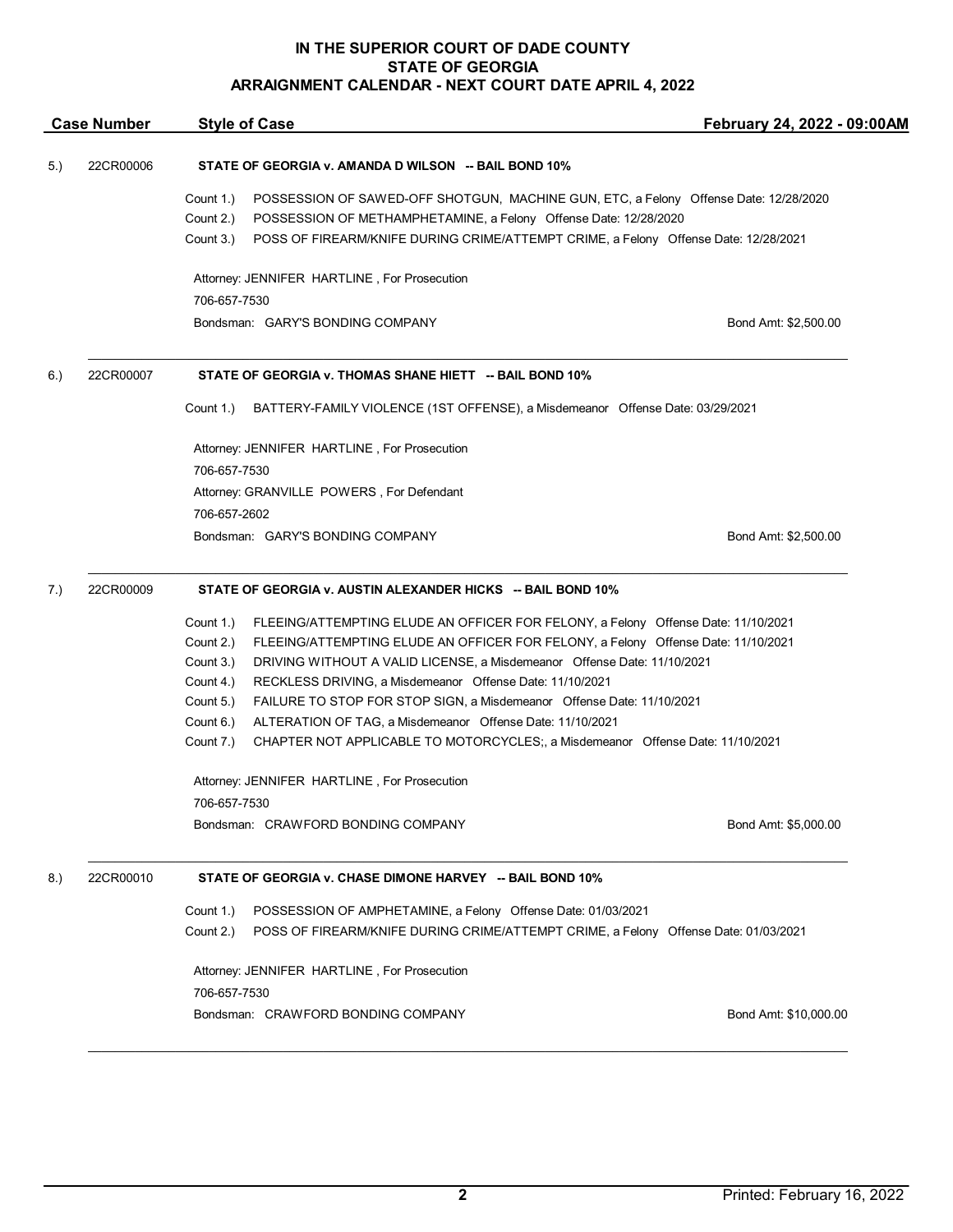|      | <b>Case Number</b> | <b>Style of Case</b>                            |                                                                                                                                                                                                                      | February 24, 2022 - 09:00AM |  |
|------|--------------------|-------------------------------------------------|----------------------------------------------------------------------------------------------------------------------------------------------------------------------------------------------------------------------|-----------------------------|--|
| 9.)  | 22CR00011          |                                                 | STATE OF GEORGIA v. BRANDON ANTHONY NEWSON -- BAIL BOND 10%                                                                                                                                                          |                             |  |
|      |                    | Count 1.)<br>Count 2.)<br>Count 3.)             | POSSESSION OF AMPHETAMINE, a Felony Offense Date: 01/03/2021<br>POSS OF FIREARM/KNIFE DURING CRIME/ATTEMPT CRIME, a Felony Offense Date: 01/03/2021<br>VISIBILITY VIOLATIONS, a Misdemeanor Offense Date: 01/03/2021 |                             |  |
|      |                    | Count 4.)                                       | DRIVING WHILE LICENSE SUSPENDED OR REVOKED, a Misdemeanor Offense Date: 01/03/2021                                                                                                                                   |                             |  |
|      |                    | 706-657-7530                                    | Attorney: JENNIFER HARTLINE, For Prosecution                                                                                                                                                                         |                             |  |
|      |                    |                                                 | Bondsman: CRAWFORD BONDING COMPANY                                                                                                                                                                                   | Bond Amt: \$10,000.00       |  |
| 10.  | 22CR00013          |                                                 | STATE OF GEORGIA v. DERRICK DEWAYNE RAINES -- JAIL                                                                                                                                                                   |                             |  |
|      |                    | Count 1.)                                       | POSSESSION OF METHAMPHETAMINE, a Felony Offense Date: 08/12/2021                                                                                                                                                     |                             |  |
|      |                    | Count 2.)                                       | TAMPERING WITH EVIDENCE, a Misdemeanor Offense Date: 08/12/2021                                                                                                                                                      |                             |  |
|      |                    | Count 3.)                                       | OBSTRUCTION OF OFFICERS-MISD, a Misdemeanor Offense Date: 08/12/2021                                                                                                                                                 |                             |  |
|      |                    |                                                 | Attorney: JENNIFER HARTLINE, For Prosecution                                                                                                                                                                         |                             |  |
|      |                    | 706-657-7530                                    |                                                                                                                                                                                                                      |                             |  |
|      |                    |                                                 | Attorney: JAD B JOHNSON, For Defendant                                                                                                                                                                               |                             |  |
|      |                    | 706-657-2602                                    |                                                                                                                                                                                                                      |                             |  |
| 11.) | 22CR00015          | STATE OF GEORGIA v. JUSTIN COREY BARTON -- JAIL |                                                                                                                                                                                                                      |                             |  |
|      |                    | Count 1.)                                       | AGGRAVATED SEXUAL BATTERY, a Felony Offense Date: 12/06/2020                                                                                                                                                         |                             |  |
|      |                    | Count 2.)                                       | AGGRAVATED CHILD MOLESTATION, a Felony Offense Date: 12/06/2020                                                                                                                                                      |                             |  |
|      |                    | Count 3.)                                       | CHILD MOLESTION, a Felony Offense Date: 12/06/2020                                                                                                                                                                   |                             |  |
|      |                    | Count 4.)                                       | CHILD MOLESTION, a Felony Offense Date: 12/06/2020                                                                                                                                                                   |                             |  |
|      |                    | Count 5.)                                       | CHILD MOLESTION, a Felony Offense Date: 12/06/2020                                                                                                                                                                   |                             |  |
|      |                    | Count 6.)                                       | CHILD MOLESTION, a Felony Offense Date: 12/06/2020                                                                                                                                                                   |                             |  |
|      |                    |                                                 | Attorney: KEVIN BAUGH, For Prosecution                                                                                                                                                                               |                             |  |
|      |                    | 706-657-7530                                    |                                                                                                                                                                                                                      |                             |  |
|      |                    |                                                 | Attorney: J. WALTER MOFFITT, For Defendant                                                                                                                                                                           |                             |  |
|      |                    | 706-861-0203                                    |                                                                                                                                                                                                                      |                             |  |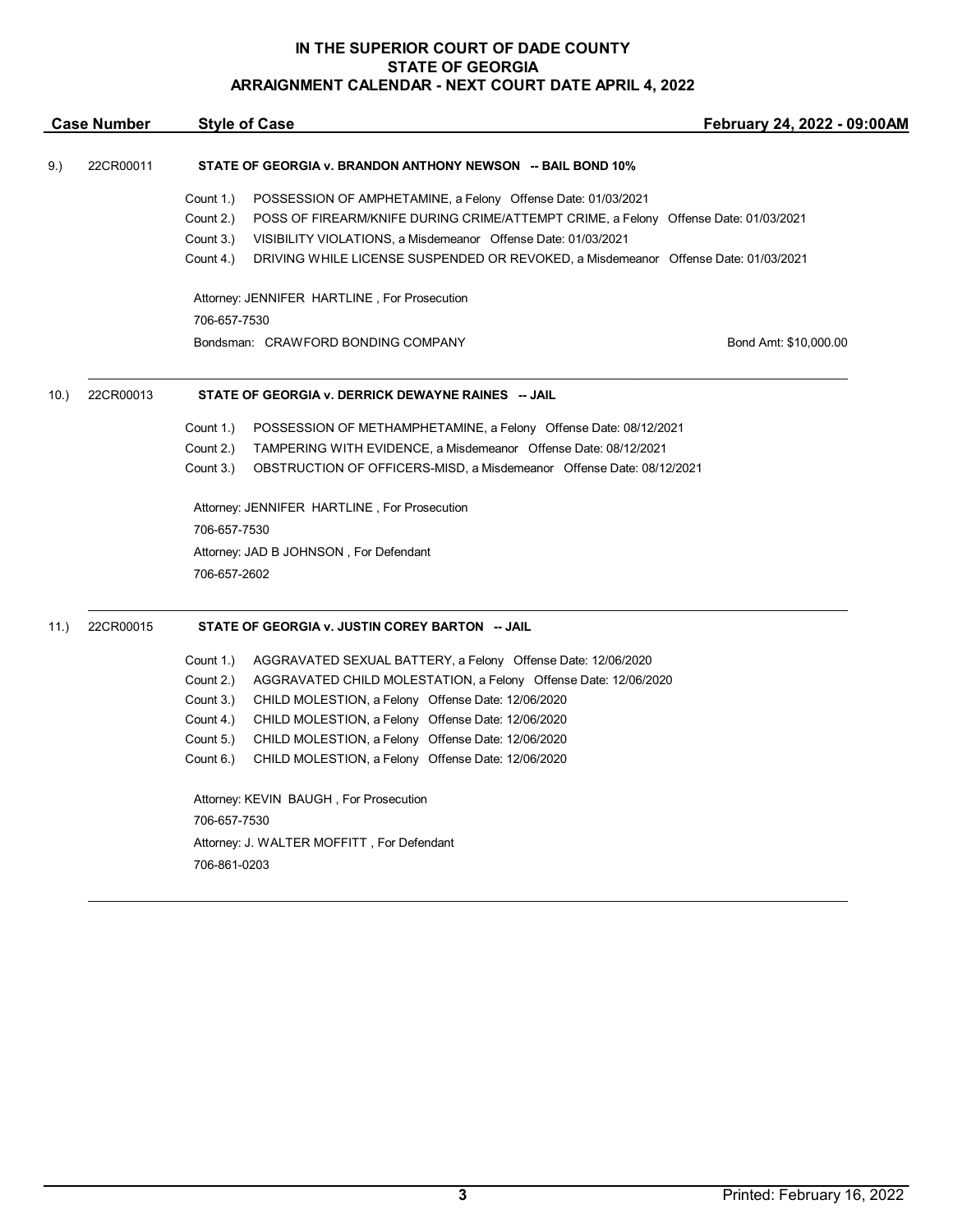|       | <b>Case Number</b> | <b>Style of Case</b>                                                                             | February 24, 2022 - 09:00AM |  |
|-------|--------------------|--------------------------------------------------------------------------------------------------|-----------------------------|--|
| 12.   | 22CR00016          | STATE OF GEORGIA v. BRENT MONROE HILL -- BAIL BOND 10%                                           |                             |  |
|       |                    | Count 1.)<br>POSSESSION OF A SCHEDULE II CONTROLLED SUBSTANCE, a Felony Offense Date: 07/02/2020 |                             |  |
|       |                    | POSSESSION OF DRUG RELATED OBJECTS, a Misdemeanor Offense Date: 07/02/2020<br>Count 2.)          |                             |  |
|       |                    | Count 3.)<br>DRIVING WHILE LICENSE SUSPENDED OR REVOKED, a Misdemeanor Offense Date: 07/02/2020  |                             |  |
|       |                    | D.U.I. ALCOHOL, a Misdemeanor Offense Date: 07/02/2020<br>Count 4.)                              |                             |  |
|       |                    | Count 5.)<br>SPEEDING, a Misdemeanor Offense Date: 07/02/2020                                    |                             |  |
|       |                    | Count 6.)<br>OPEN CONTAINER VIOLATION, a Misdemeanor Offense Date: 07/02/2020                    |                             |  |
|       |                    | Attorney: JENNIFER HARTLINE, For Prosecution                                                     |                             |  |
|       |                    | 706-657-7530                                                                                     |                             |  |
|       |                    | Attorney: J. WALTER MOFFITT, For Defendant                                                       |                             |  |
|       |                    | 706-861-0203                                                                                     |                             |  |
|       |                    | Bondsman: GARY'S BONDING COMPANY                                                                 | Bond Amt: \$5,000.00        |  |
| (13.) | 22CR00017          | STATE OF GEORGIA v. JOSHUA WARREN BURKE -- BAIL BOND 10%                                         |                             |  |
|       |                    | Count 1.)<br>POSSESSION OF A SCHEDULE IV CONTROLLED SUBSTANCE, a Felony Offense Date: 10/09/2019 |                             |  |
|       |                    | TAMPERING WITH EVIDENCE, a Misdemeanor Offense Date: 10/09/2019<br>Count 2.)                     |                             |  |
|       |                    | Attorney: JENNIFER HARTLINE, For Prosecution                                                     |                             |  |
|       |                    | 706-657-7530                                                                                     |                             |  |
|       |                    | Attorney: GRANVILLE POWERS, For Defendant                                                        |                             |  |
|       |                    | 706-657-2602                                                                                     |                             |  |
|       |                    | Bondsman: GARY'S BONDING COMPANY                                                                 | Bond Amt: \$2,500.00        |  |
| (14.) | 22CR00018          | STATE OF GEORGIA v. JAMIR QAUTEZ MASTIN -- BAIL BOND 10%                                         |                             |  |
|       |                    | Count 1.)<br>POSS/MFG/DIST/SALE/ETC OF MARIJUANA, a Felony Offense Date: 02/24/2020              |                             |  |
|       |                    | Count 2.)<br>POSS OF FIREARM/KNIFE DURING CRIME/ATTEMPT CRIME, a Felony Offense Date: 02/24/2020 |                             |  |
|       |                    | Attorney: JENNIFER HARTLINE, For Prosecution                                                     |                             |  |
|       |                    | 706-657-7530                                                                                     |                             |  |
|       |                    | Attorney: LAWRENCE ALAN STAGG, For Defendant                                                     |                             |  |
|       |                    | 706-937-8244                                                                                     |                             |  |
|       |                    | Bondsman: GARY'S BONDING COMPANY                                                                 | Bond Amt: \$2,500.00        |  |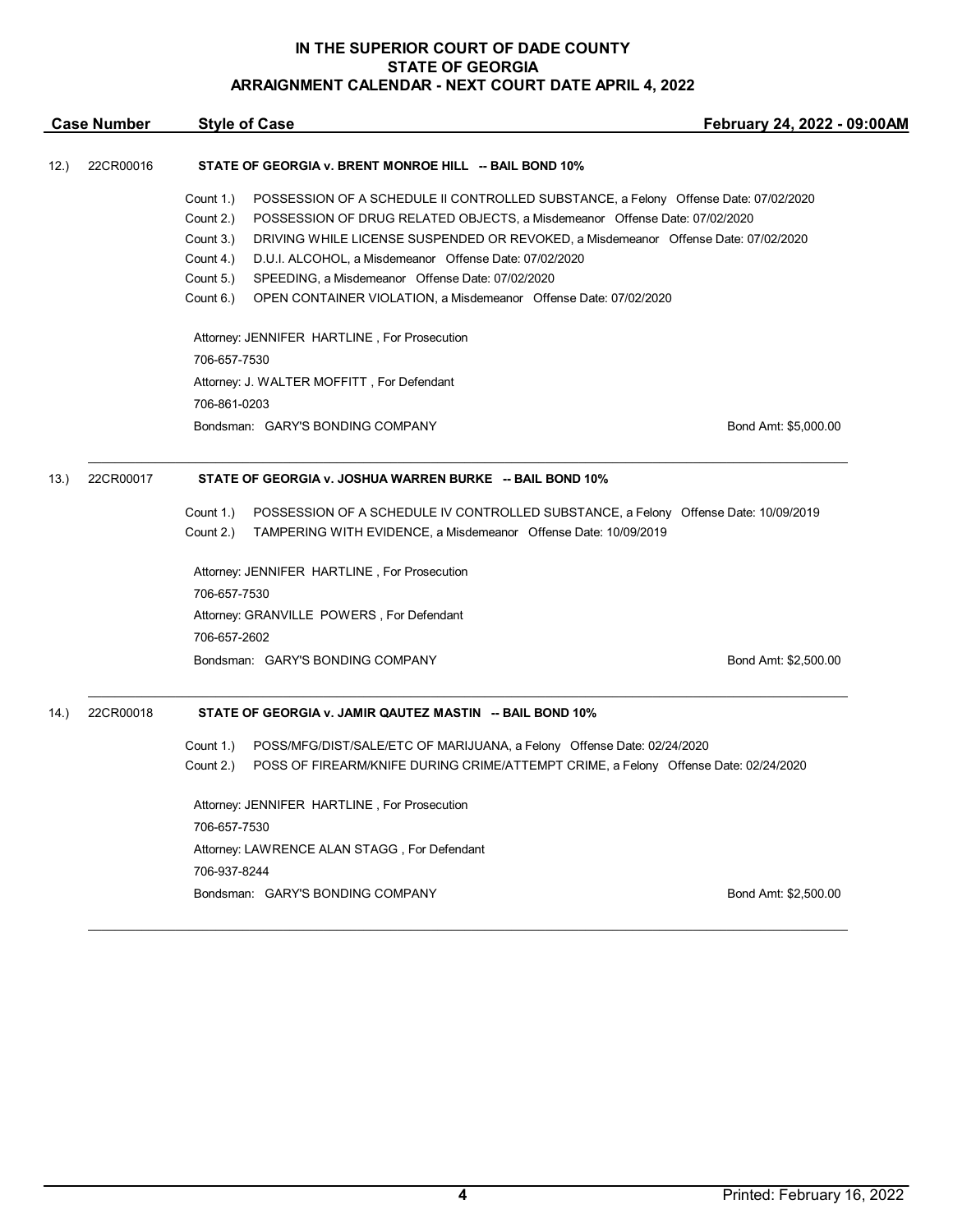| <b>Case Number</b> |           | <b>Style of Case</b>                                                                                                                                                                                                                                                                                                                                                                                                                                                                                                                                                                                                                                                                  | February 24, 2022 - 09:00AM |
|--------------------|-----------|---------------------------------------------------------------------------------------------------------------------------------------------------------------------------------------------------------------------------------------------------------------------------------------------------------------------------------------------------------------------------------------------------------------------------------------------------------------------------------------------------------------------------------------------------------------------------------------------------------------------------------------------------------------------------------------|-----------------------------|
| 15.)               | 22CR00019 | STATE OF GEORGIA v. SHEENA ELAINE HAGGARD -- BAIL BOND 10%                                                                                                                                                                                                                                                                                                                                                                                                                                                                                                                                                                                                                            |                             |
|                    |           | Count 1.)<br>POSSESSION OF METHAMPHETAMINE, a Felony Offense Date: 02/08/2021<br>Count 2.)<br>POSSESSION OF A SCHEDULE II CONTROLLED SUBSTANCE, a Felony Offense Date: 02/08/2021<br>POSSESSION OF A SCHEDULE III CONTROLLED SUBSTANCE, a Felony Offense Date: 02/08/2021<br>Count 3.)<br>POSSESSION OF A SCHEDULE IV CONTROLLED SUBSTANCE, a Felony Offense Date: 02/08/2021<br>Count 4.)<br>OBSTRUCTION OF OFFICERS-MISD, a Misdemeanor Offense Date: 02/08/2021<br>Count 5.)<br>Count 6.)<br>POSSESSION OF DRUG RELATED OBJECTS, a Misdemeanor Offense Date: 02/08/2021<br>Count 7.)<br>GEORGIA RESIDENT HAS 21 DAYS TO OBTAIN TAG, NEW VE, a Misdemeanor Offense Date: 02/08/2021 |                             |
|                    |           | Attorney: JENNIFER HARTLINE, For Prosecution                                                                                                                                                                                                                                                                                                                                                                                                                                                                                                                                                                                                                                          |                             |
|                    |           | 706-657-7530                                                                                                                                                                                                                                                                                                                                                                                                                                                                                                                                                                                                                                                                          |                             |
|                    |           | Attorney: GRANVILLE POWERS, For Defendant                                                                                                                                                                                                                                                                                                                                                                                                                                                                                                                                                                                                                                             |                             |
|                    |           | 706-657-2602<br>Bondsman: CRAWFORD BONDING COMPANY                                                                                                                                                                                                                                                                                                                                                                                                                                                                                                                                                                                                                                    | Bond Amt: \$2,500.00        |
| 16.)               | 22CR00020 | STATE OF GEORGIA v. CANDICE MICHELLE FREEMAN -- JAIL                                                                                                                                                                                                                                                                                                                                                                                                                                                                                                                                                                                                                                  |                             |
|                    |           | Count 1.)<br>POSSESSION OF A SCHEDULE II CONTROLLED SUBSTANCE, a Felony Offense Date: 03/05/2021                                                                                                                                                                                                                                                                                                                                                                                                                                                                                                                                                                                      |                             |
|                    |           | Attorney: JENNIFER HARTLINE, For Prosecution<br>706-657-7530                                                                                                                                                                                                                                                                                                                                                                                                                                                                                                                                                                                                                          |                             |
|                    |           | Attorney: GRANVILLE POWERS, For Defendant                                                                                                                                                                                                                                                                                                                                                                                                                                                                                                                                                                                                                                             |                             |
|                    |           | 706-657-2602                                                                                                                                                                                                                                                                                                                                                                                                                                                                                                                                                                                                                                                                          |                             |
| 17.)               | 22CR00021 | STATE OF GEORGIA v. DYLAN WILSON LATHAM -- BAIL BOND 10%                                                                                                                                                                                                                                                                                                                                                                                                                                                                                                                                                                                                                              |                             |
|                    |           | Count 1.)<br>POSSESSION OF A SCHEDULE IV CONTROLLED SUBSTANCE, a Felony Offense Date: 02/03/2021<br>POSSESSION OF A SCHEDULE II CONTROLLED SUBSTANCE, a Felony Offense Date: 02/03/2021<br>Count 2.)                                                                                                                                                                                                                                                                                                                                                                                                                                                                                  |                             |
|                    |           | Attorney: JENNIFER HARTLINE, For Prosecution<br>706-657-7530                                                                                                                                                                                                                                                                                                                                                                                                                                                                                                                                                                                                                          |                             |
|                    |           | Attorney: GRANVILLE POWERS, For Defendant                                                                                                                                                                                                                                                                                                                                                                                                                                                                                                                                                                                                                                             |                             |
|                    |           | 706-657-2602<br>Bondsman: GARY'S BONDING COMPANY                                                                                                                                                                                                                                                                                                                                                                                                                                                                                                                                                                                                                                      | Bond Amt: \$5,000.00        |
| 18.)               | 22CR00022 | STATE OF GEORGIA v. SHANE DONAPHAN MASSENGALE -- BAIL BOND 10%                                                                                                                                                                                                                                                                                                                                                                                                                                                                                                                                                                                                                        |                             |
|                    |           | Count 1.)<br>POSSESSION OF METHAMPHETAMINE, a Felony Offense Date: 08/25/2021                                                                                                                                                                                                                                                                                                                                                                                                                                                                                                                                                                                                         |                             |
|                    |           | Attorney: JENNIFER HARTLINE, For Prosecution<br>706-657-7530                                                                                                                                                                                                                                                                                                                                                                                                                                                                                                                                                                                                                          |                             |
|                    |           | Attorney: GRANVILLE POWERS, For Defendant<br>706-657-2602                                                                                                                                                                                                                                                                                                                                                                                                                                                                                                                                                                                                                             |                             |
|                    |           | Bondsman: GARY'S BONDING COMPANY                                                                                                                                                                                                                                                                                                                                                                                                                                                                                                                                                                                                                                                      | Bond Amt: \$5,000.00        |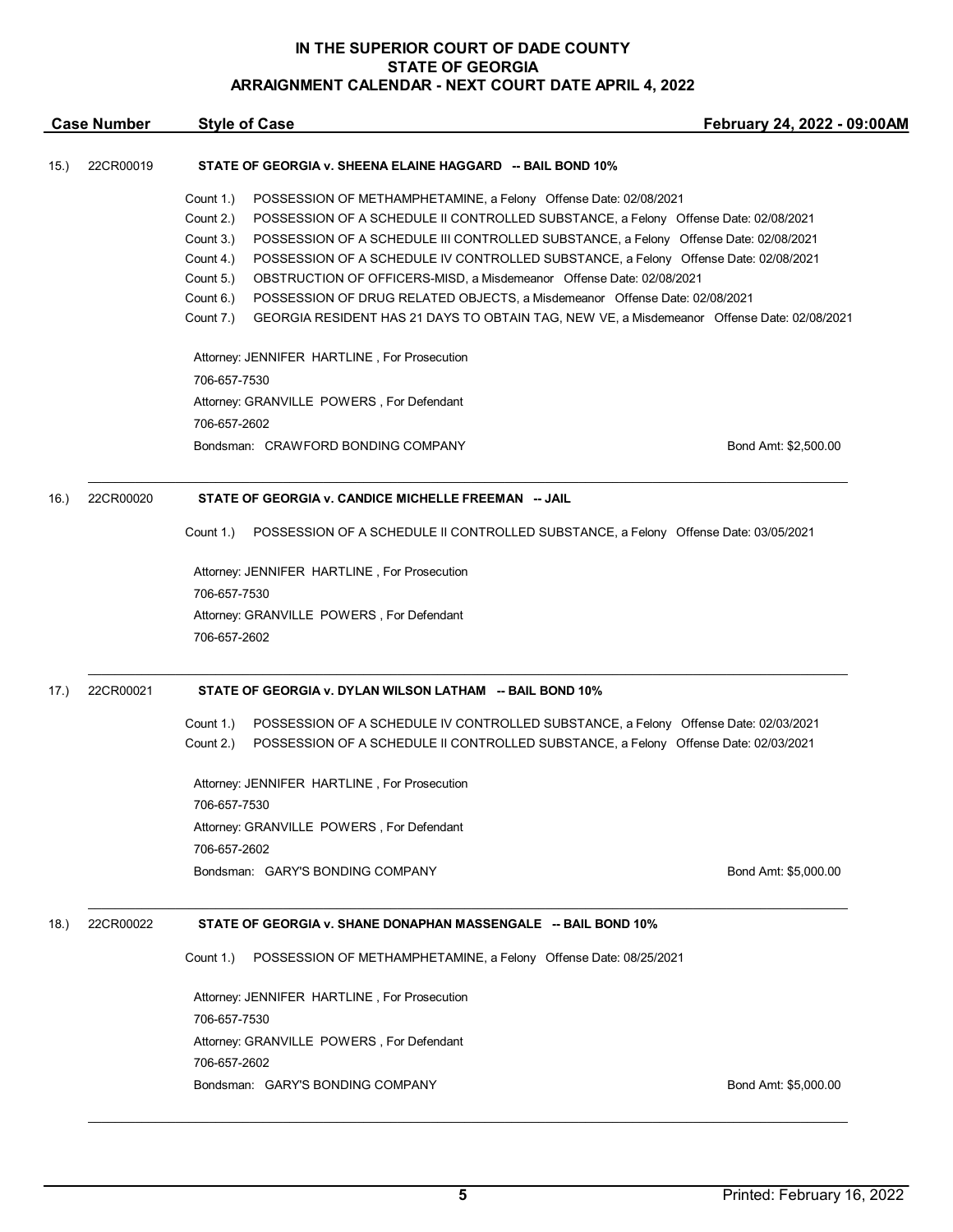|      | <b>Case Number</b> | <b>Style of Case</b>                                                                                | February 24, 2022 - 09:00AM |
|------|--------------------|-----------------------------------------------------------------------------------------------------|-----------------------------|
| 19.) | 22CR00023          | STATE OF GEORGIA v. RANDY WAYNE HARRIS -- BAIL BOND 10%                                             |                             |
|      |                    | Count 1.)<br>POSSESSION OF METHAMPHETAMINE, a Felony Offense Date: 09/30/2021                       |                             |
|      |                    | Attorney: JENNIFER HARTLINE, For Prosecution                                                        |                             |
|      |                    | 706-657-7530                                                                                        |                             |
|      |                    | Bondsman: GARY'S BONDING COMPANY                                                                    | Bond Amt: \$2,500.00        |
| 20.  | 22CR00024          | STATE OF GEORGIA v. WILLIAM CODY CLIFT -- JAIL                                                      |                             |
|      |                    | Count 1.)<br>TERRORISTIC THREATS AND ACTS, a Felony Offense Date: 10/15/2021                        |                             |
|      |                    | Count 2.)<br>TERRORISTIC THREATS AND ACTS, a Felony Offense Date: 10/15/2021                        |                             |
|      |                    | Count 3.)<br>CRIMINAL TRESPASS, a Misdemeanor Offense Date: 10/15/2021                              |                             |
|      |                    | Attorney: JENNIFER HARTLINE, For Prosecution                                                        |                             |
|      |                    | 706-657-7530                                                                                        |                             |
| 21.) | 22CR00025          | STATE OF GEORGIA v. DAVID HAROLD KEEL JR -- BAIL BOND 10%                                           |                             |
|      |                    | CHILD MOLESTION, a Felony Offense Date: 03/08/2020<br>Count 1.)                                     |                             |
|      |                    | Count 2.)<br>CHILD MOLESTION, a Felony Offense Date: 03/08/2020                                     |                             |
|      |                    | Attorney: JENNIFER HARTLINE, For Prosecution                                                        |                             |
|      |                    | 706-657-7530                                                                                        |                             |
|      |                    | Bondsman: CRAWFORD BONDING COMPANY                                                                  | Bond Amt: \$25,000.00       |
| 22.  | 22CR00026          | STATE OF GEORGIA v. RAYMOND NICKOLAS ELROD -- BAIL BOND 10%                                         |                             |
|      |                    | Count 1.)<br>STATUTORY RAPE, a Felony Offense Date: 06/01/2021                                      |                             |
|      |                    | CHILD MOLESTION, a Felony Offense Date: 06/01/2021<br>Count 2.)                                     |                             |
|      |                    | CHILD MOLESTION, a Felony Offense Date: 06/01/2021<br>Count 3.)                                     |                             |
|      |                    | Count 4.) INTERFERENCE WITH CUSTODY -1ST OR 2ND CONVICTION-, a Misdemeanor Offense Date: 09/01/2021 |                             |
|      |                    | Attorney: KEVIN BAUGH, For Prosecution                                                              |                             |
|      |                    | 706-657-7530                                                                                        |                             |
|      |                    | Attorney: GRANVILLE POWERS, For Defendant                                                           |                             |
|      |                    | 706-657-2602                                                                                        |                             |
|      |                    | Bondsman: GARY'S BONDING COMPANY                                                                    | Bond Amt: \$5,000.00        |
|      |                    | Bondsman: JOANN ELROD                                                                               | Bond Amt: \$2,500.00        |

 $\mathcal{L}_\mathcal{L} = \mathcal{L}_\mathcal{L} = \mathcal{L}_\mathcal{L} = \mathcal{L}_\mathcal{L} = \mathcal{L}_\mathcal{L} = \mathcal{L}_\mathcal{L} = \mathcal{L}_\mathcal{L} = \mathcal{L}_\mathcal{L} = \mathcal{L}_\mathcal{L} = \mathcal{L}_\mathcal{L} = \mathcal{L}_\mathcal{L} = \mathcal{L}_\mathcal{L} = \mathcal{L}_\mathcal{L} = \mathcal{L}_\mathcal{L} = \mathcal{L}_\mathcal{L} = \mathcal{L}_\mathcal{L} = \mathcal{L}_\mathcal{L}$